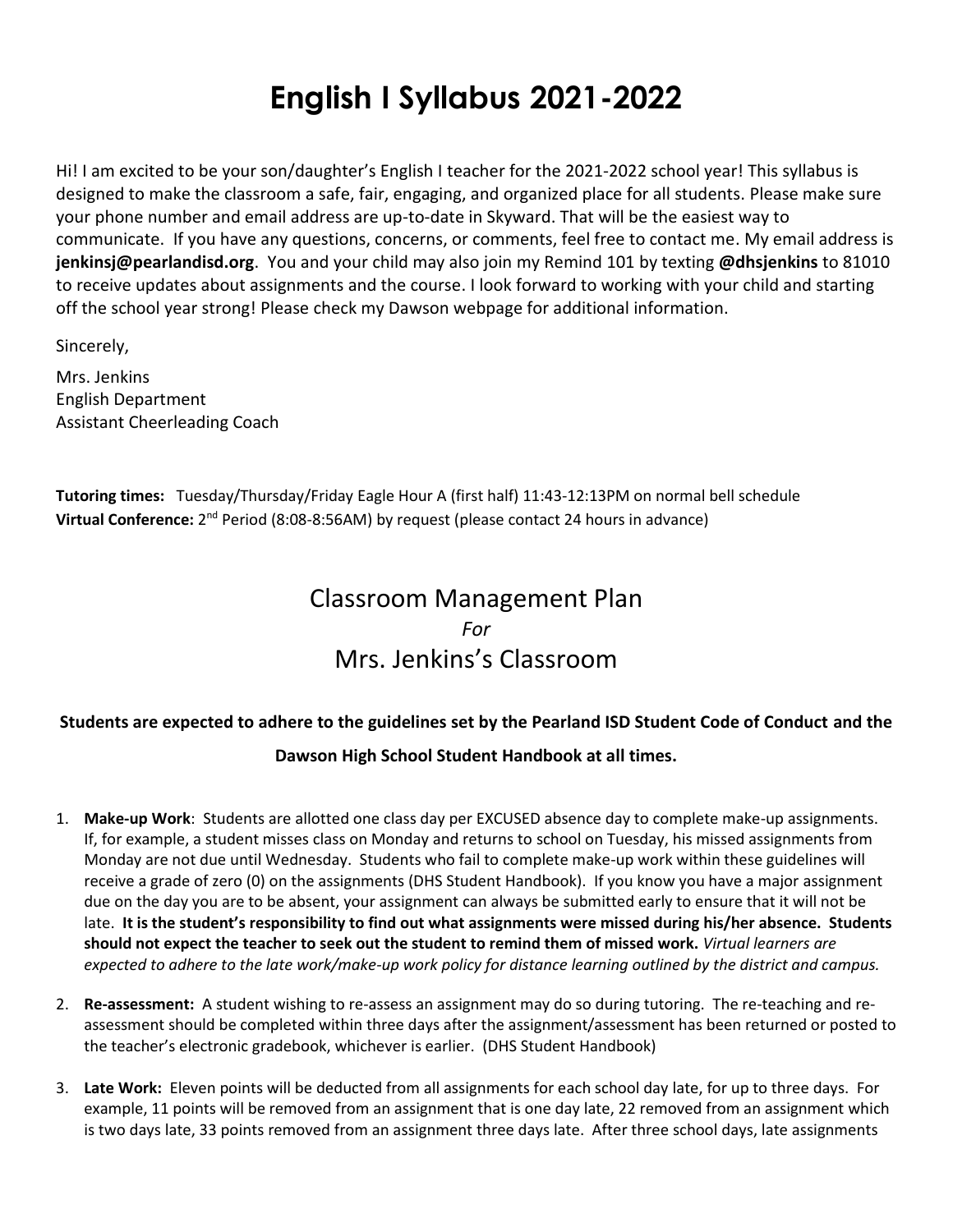will no longer be accepted and a score of 0 will be entered. Please see the PISD Student Code of Conduct for more information.

- 4. **Academic Dishonesty/ Cheating/ Plagiarism:** Academic dishonesty is not tolerated and will result in both a 0 on the assignment of focus, as well as disciplinary action. Please consult the DHS student handbook for further detailed information on the consequences of academic dishonesty.
- 5. **Restroom**: The restroom/water fountain and school nurse are the only locations students may request teacher permission to visit during class time. A student may not request to leave class to make a phone call, visit another class, or go to his/her locker. Please make an effort to visit the restroom outside of class time.
- 6. **Dress Code**: District dress code will be enforced in the classroom. All students are expected to be in adherence with the dress code guidelines at all times – this includes having an ID badge visible at all times. District dress code guidelines can be found in the PISD Student Code of Conduct handbook.
- 7. **Electronics**: Unless directed by the teacher, electronics, including cell-phones, tablets, and earbuds, are to be kept stored out of sight. Electronics are to be visibly present in the classroom only when designated by the teacher and are to be used only for the outlined academic purpose of the lesson. Please make an effort not to call or text your child on his or her cell phone while he or she is in a class. For instances in which you must communicate with your child during the school day, please contact the campus office directly. Students who do not adhere to the classroom electronics policy are subject to their electronics being confiscated with the possibility to being turned over to the administrative office. Please see the PISD Student Code of Conduct for the district's policy on electronics.
- 8. **Food and Drink**: Food is not allowed in the classroom. Water is the only permitted drink. We want to respect our learning environment by keeping it neat and clean, and by keeping our attention on our class activities.
- 9. **Tutoring:** Tutoring is provided two days per week. Please see postings for specific days and times. Tutoring is intended to provide students with an opportunity to revisit concepts covered during class instruction. Students may also use this time to re-assess concepts, or to make-up work missed due to an absence. Students may NOT "opt out" of engaging with a class assignment or participating in an activity during class time with the notion of "making up" that assignment or activity during tutoring.
- 10. **Teacher Assigned D-hall:** In the instance of assigning a student d-hall, I will provide a d-hall slip indicating the number of hours to be served and the date by which they must be completed. Students may inquire in the AP office for dates and locations on campus where d-hall is being held. Failure to serve d-hall by the required date will result in further disciplinary action.
- 11. **Tardies:** If you are not in the classroom when the tardy bell rings, you will report to the tardy station for a pass. **You** must be in the classroom at the bell, not simply your belongings. **Do not** ask me to go to the restroom or any other location during a passing period. You may go if you choose, but you must still **be in the classroom by the tardy bell**. Otherwise you are tardy.
- 12. **Entering and Exiting the Classroom:** Upon entering the classroom, you need to quickly gather your needed class materials and take your seat. I am ready to begin class at the tardy bell and I expect the same from you. As class time draws to a close, remain in your seat. Do not get up prior to the bell and walk to stand near to the door.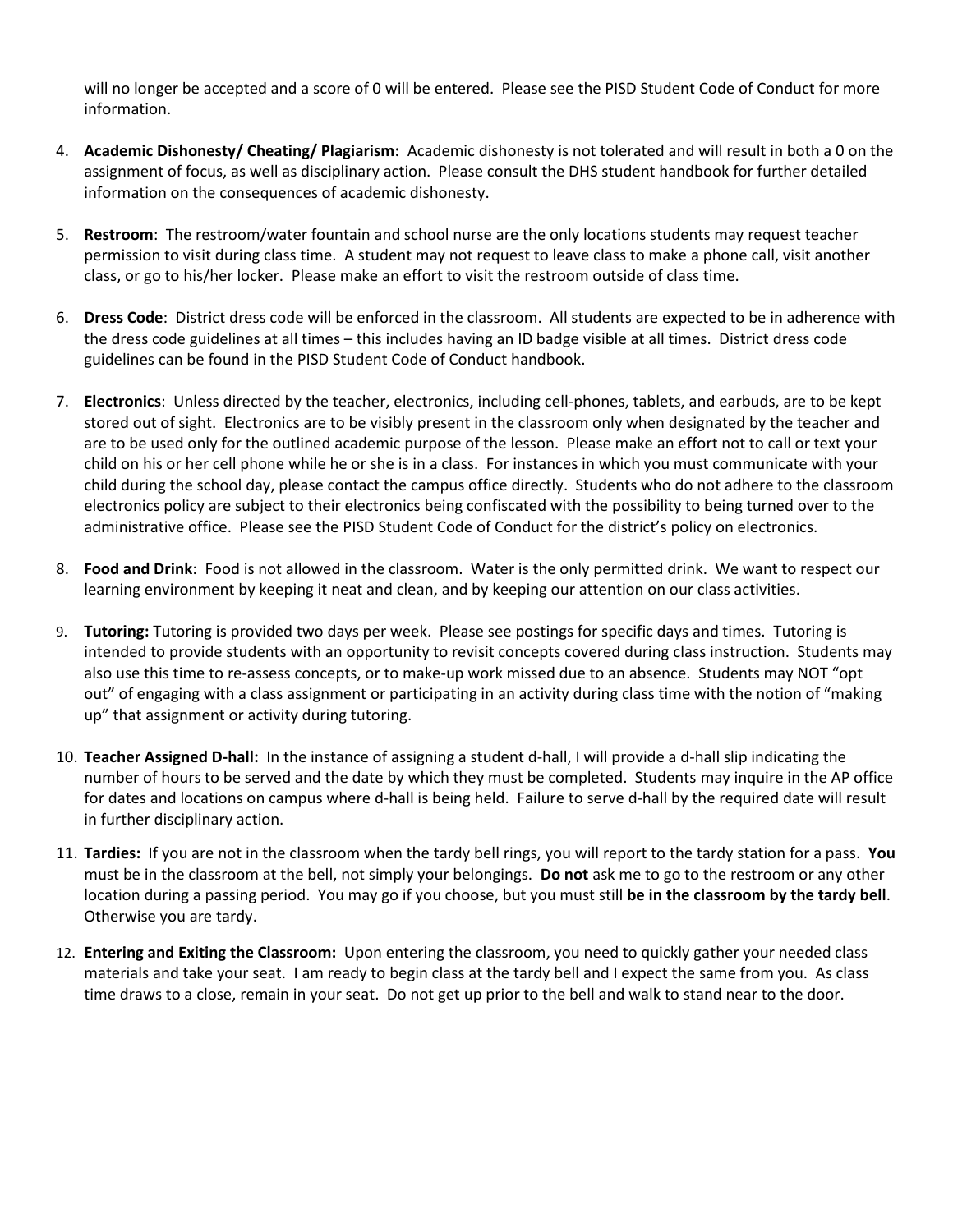# **Online Learning Etiquette**

Read the statements on the following page and initial them to acknowledge your agreement to the Policy. Students must initial and sign below**. This packet will remain with the students to refer to throughout the school year.**  The student will only turn in the pink sheet (English I – Syllabus Acknowledgment Form).

Please note, that if you cannot comply with the policies below, you may be deemed "unsuccessful in the online setting" and could be required to come back to school in person. "Unsuccessful" may look like: excessive absences or tardies, inappropriate or uncontrollable behavior, or failure to complete work, etc.

#### \_\_\_\_\_\_\_\_\_**Professionalism**:

- If at any point you must work class online, you should behave as if you were in the classroom.
- Digital Citizenship: Remember that all posts on Canvas, Office 365, and TEAMS will have your name attached. Read (and re-read) before you post. Unless you communicate to the teacher directly, all comments are public.
- Attitude: Be respectful of yourself and others.

#### \_\_\_\_\_\_\_\_\_ **Communication**:

- Use correct grammar, spelling, and professional language in your communications with the teacher and your classmates.
- If you wish to communicate privately with the teacher, use either the teacher's email or your Canvas message center.

#### **Cheating and Plagiarism**:

- The regular Pearland ISD policy is in effect. See the Handbook.
- Remember you cannot repeat, re-do, or re-assess a major grade that you earn from cheating.\*
- ANY unauthorized assistance is considered cheating, including your peers, your parents/guardians, the internet, etc. Unless I give you permission in the instructions to use a particular resource, it is not allowed. (For example, if I say you may use your book, but you use sparknotes.com OR ask a peer to revise before submitting, this would be considered Academic Dishonesty).

#### \_\_\_\_\_\_\_\_**Privacy**:

• We may have virtual parent or administrator visitors to class. Furthermore, some lessons may be recorded for absent students to review at the discretion of the teacher. This applies when you speak out loud or comment on a public thread/discussion for students online.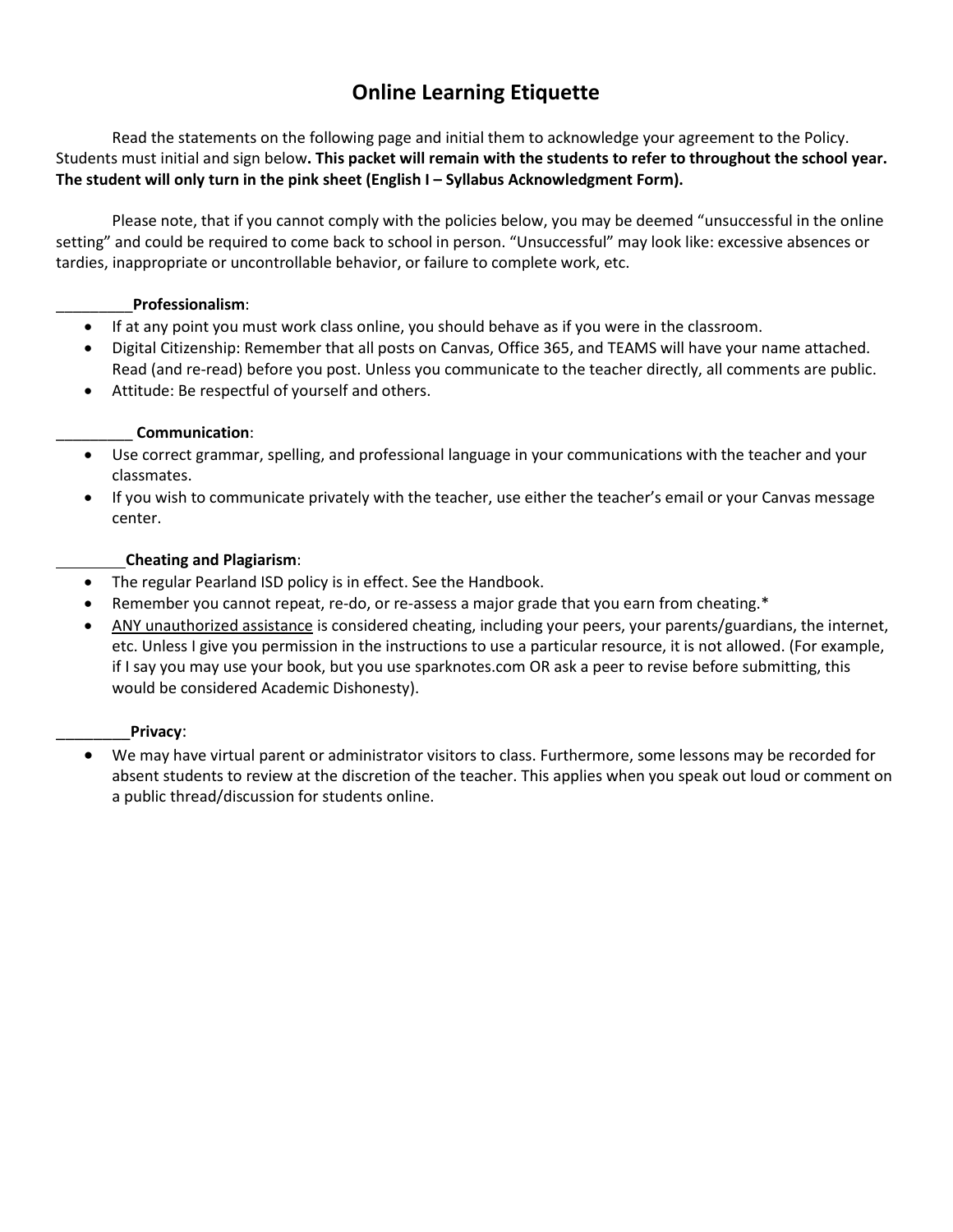# **General Classroom Rules**

- 1. Be respectful (to your teacher, your peers, and yourself)
- 2. Be ready to learn (on time, with device and class materials)
- 3. IDs must be worn and visible at all times (not in your pocket/backpack/under hoodies)
- 4. Follow all directions the first time they are given.
- 5. Do not interfere with the teaching or learning of others.
- 6. Clean up after yourself (this applies to shared resources such as hand sanitizer)
- 7. Using technology devices is a privilege and not a right.
- 8. Do not use profanity or other offensive language.
- 9. Respect school and teacher property. General rule of thumb: If it does not belong to you, do not touch it. Do not draw on the desks, in books, or other property.
- 10. Follow the Dawson Student Handbook at all times (cheating/plagiarism, tardies, dress code, etc.)

#### **Consequences**

Persistent or severe instances of these minor acts of misconduct could be considered a violation of the Code of Conduct and result in discipline in accordance with the Student Code of Conduct (DHS Handbook, p.39-42)

- In this classroom we will follow the order of the consequences below.
- 1. A conference/warning from the teacher will occur.
- 2. You will be the last out of the classroom/conference with teacher.
- 3. You will be assigned 1 or 2 hours of D-Hall and parents, coaches, and sponsors will be notified regarding behavior.
- 4. Student is referred to assistant principal and parents, coaches, and sponsors will be notified regarding behavior.